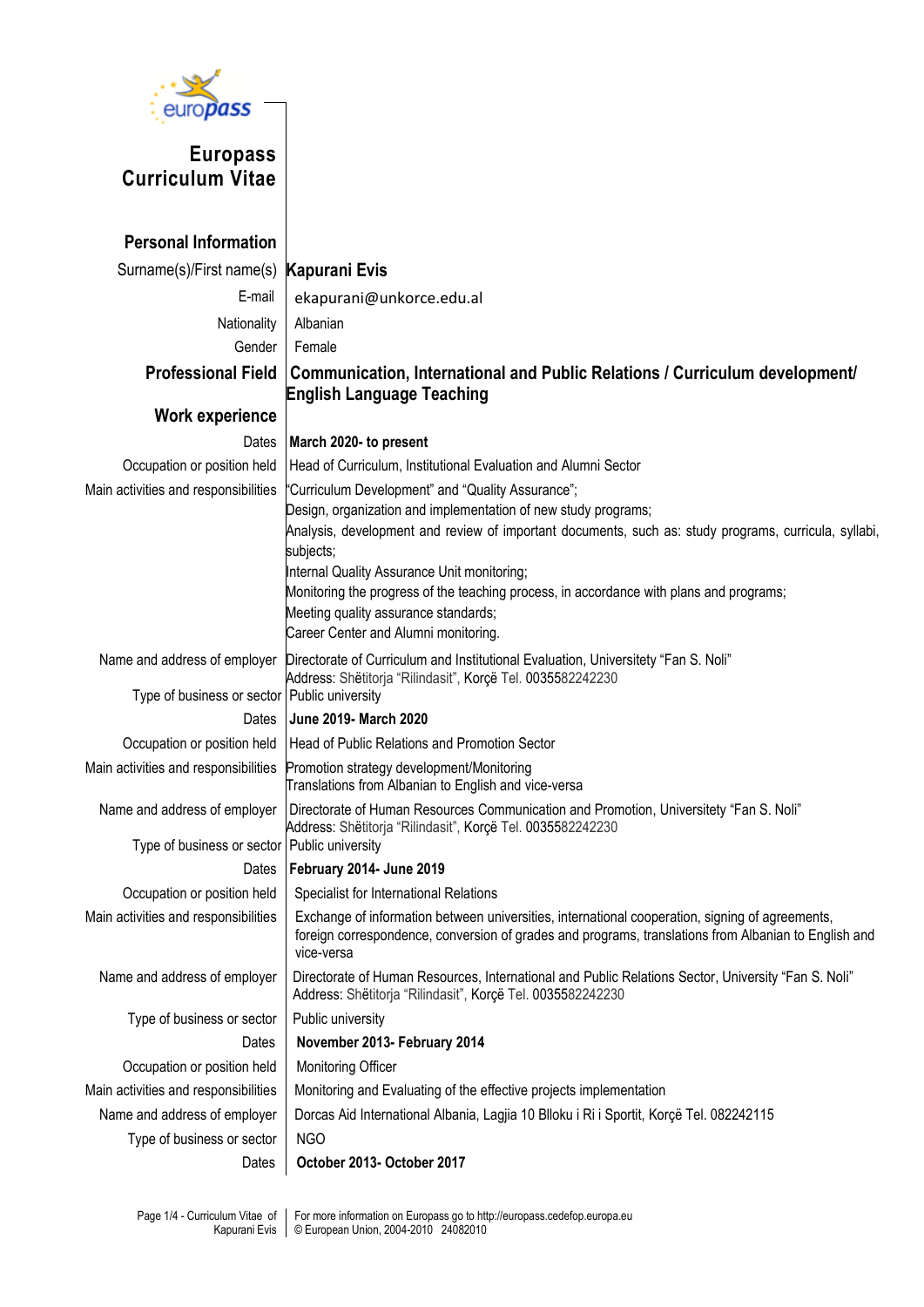| Occupation or position held                          | Lecturer                                                                                                                                                                                                                                                                                                                                                                                                                                                                   |
|------------------------------------------------------|----------------------------------------------------------------------------------------------------------------------------------------------------------------------------------------------------------------------------------------------------------------------------------------------------------------------------------------------------------------------------------------------------------------------------------------------------------------------------|
| Main activities and responsibilities                 | Part-time lecturer of English Language                                                                                                                                                                                                                                                                                                                                                                                                                                     |
| Name and address of employer                         | University Fan S. Noli, Faculty of Education and Philology, Department of Foreign Languages, Address:<br>Shëtitorja Rilindasit, Korçë Tel. 0035582242230                                                                                                                                                                                                                                                                                                                   |
| Type of business or sector                           | Public university                                                                                                                                                                                                                                                                                                                                                                                                                                                          |
| Dates                                                | <b>January 2013-2015</b>                                                                                                                                                                                                                                                                                                                                                                                                                                                   |
| Occupation or position held                          | Lecturer                                                                                                                                                                                                                                                                                                                                                                                                                                                                   |
| Main activities and responsibilities                 | Part-time Lecturer. Teaching students in all levels of English Language                                                                                                                                                                                                                                                                                                                                                                                                    |
| Name and address of employer                         | Course center: American Language Center, Address: Qendra Baze, Korçë Mob. 00355696215065                                                                                                                                                                                                                                                                                                                                                                                   |
| Type of business or sector                           | Private sector                                                                                                                                                                                                                                                                                                                                                                                                                                                             |
| Dates                                                | November 2012 - June 2013                                                                                                                                                                                                                                                                                                                                                                                                                                                  |
| Occupation or position held                          | Lecturer                                                                                                                                                                                                                                                                                                                                                                                                                                                                   |
| Main activities and responsibilities                 | Part-time lecturer of English Language                                                                                                                                                                                                                                                                                                                                                                                                                                     |
| Name and address of employer                         | Kristal University of Korça, English Department, Address: Ish Uzina e Stampave, Korçë<br>Tel. 003558224341020                                                                                                                                                                                                                                                                                                                                                              |
| Type of business or sector                           | Private university, L.T.D Kristal Society                                                                                                                                                                                                                                                                                                                                                                                                                                  |
| <b>Education</b>                                     |                                                                                                                                                                                                                                                                                                                                                                                                                                                                            |
| Dates                                                | <b>October 2012-May 2017</b>                                                                                                                                                                                                                                                                                                                                                                                                                                               |
| Title of qualification awarded                       | "Doctor of Sciences"<br>Profile Pedagogy, field of scientific study English Language Pedagogy                                                                                                                                                                                                                                                                                                                                                                              |
| Principal subjects/occupational skills<br>covered    | Doctoral thesis: "Effectiveness of Interactive Methods in English Language Teaching Through<br>Communication"<br>Knowledge in: Contemporary and Social Theories<br>Theory and Advanced Studies in Education                                                                                                                                                                                                                                                                |
| Name and type of organisation<br>providing education | European University of Tirana, Doctoral School, Faculty of Social Sciences and Education, Tiranë<br>Private university, accredited by the Accreditation Council Decision                                                                                                                                                                                                                                                                                                   |
| Dates                                                | November 2010- June 2012                                                                                                                                                                                                                                                                                                                                                                                                                                                   |
| Title of qualification awarded                       | Master of Science                                                                                                                                                                                                                                                                                                                                                                                                                                                          |
| Principal subjects/occupational skills<br>covered    | Profile: Language and Communication Intercultural and Touristic, English language<br>Master thesis: "Language Socialization Impact on Second Language Acquisition"<br>Knowledge and skills in: Literature and Culture in Albanian, English, Italian<br>Translation and Interpretation English - Albanian, Italian - Albanian<br>Communication Strategies and Communication in Tourism<br>Applied Economics, Management and Marketing<br>International and Public Relations |
| Name and type of organisation<br>providing education | University of Tirana, Faculty of Foreign Languages, English Department, Tiranë<br>Public university                                                                                                                                                                                                                                                                                                                                                                        |
| Dates                                                | October 2007- July 2010                                                                                                                                                                                                                                                                                                                                                                                                                                                    |
| Title of qualification awarded                       | Bachelor's Degree in English Language                                                                                                                                                                                                                                                                                                                                                                                                                                      |
| Principal subjects/occupational skills<br>covered    | Basic scientific, methodological and practical knowledge in English disciplines                                                                                                                                                                                                                                                                                                                                                                                            |
| Name and type of organisation<br>providing education | Universitety "Fan S. Noli", Shëtitorja "Rilindasit", Korçë Tel. 0035582242230<br>Public university                                                                                                                                                                                                                                                                                                                                                                         |
| <b>Trainings</b>                                     |                                                                                                                                                                                                                                                                                                                                                                                                                                                                            |
|                                                      | Dates November 2013                                                                                                                                                                                                                                                                                                                                                                                                                                                        |
|                                                      | Profile of training Training "Managing the Life of a Project"                                                                                                                                                                                                                                                                                                                                                                                                              |
|                                                      | Name and type of organisation   Organised by: NET- Network for Exchange and Training                                                                                                                                                                                                                                                                                                                                                                                       |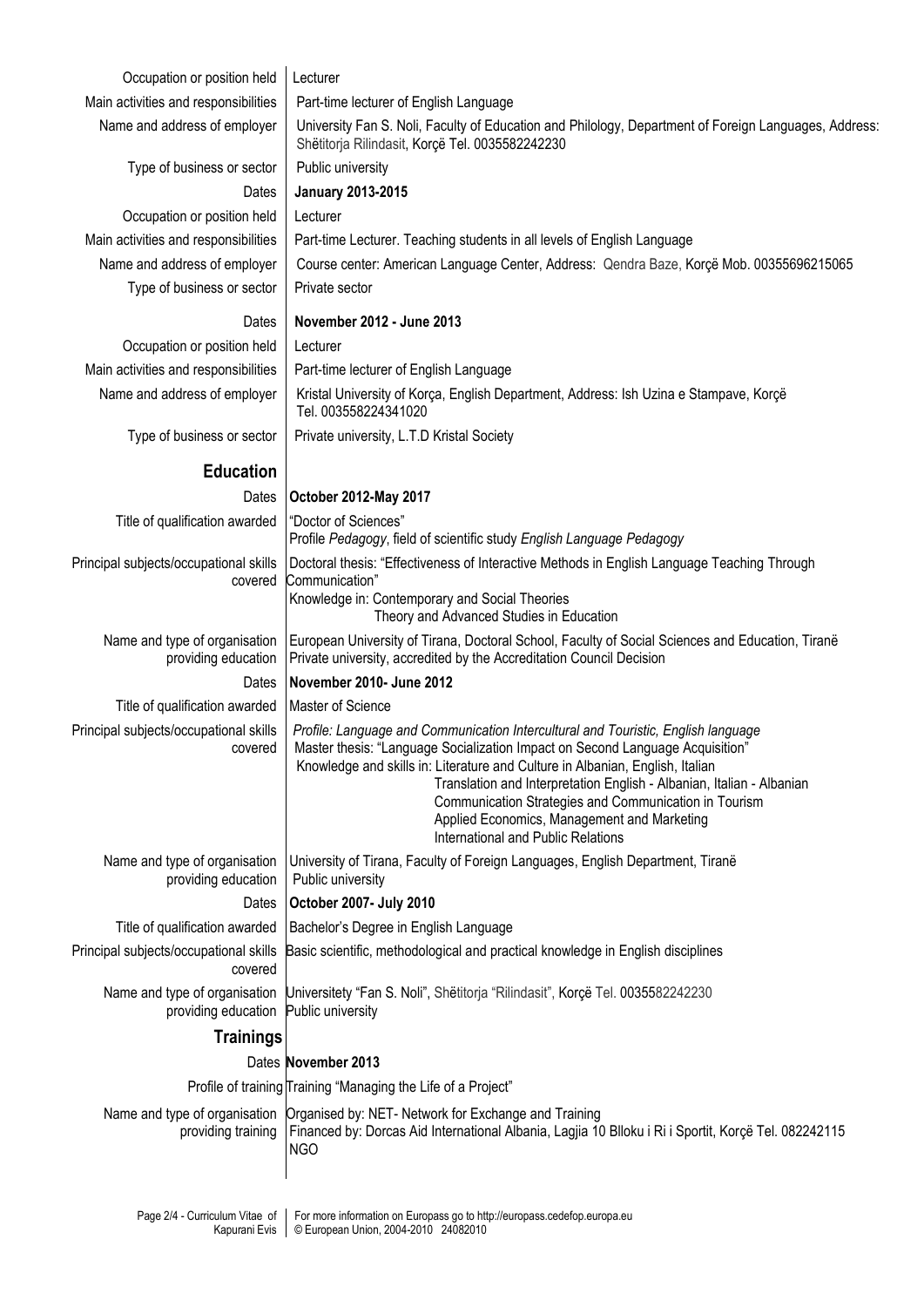| <b>Conferences</b>                      |                                                                                                      |
|-----------------------------------------|------------------------------------------------------------------------------------------------------|
| Dates                                   | 10 November 2017                                                                                     |
| Place                                   | Vienna, Austria                                                                                      |
| Title of the Conference                 | 1 <sup>st</sup> European Conference on Languages, Literature and Linguistics                         |
|                                         | ISBN-13: 978-3-903197-18-3                                                                           |
|                                         | ISBN-10: 3-903197-18-1                                                                               |
| Name and type of organisation providing | <b>Section Literature</b>                                                                            |
| the Conference                          | Premier Publishing s.r.o. Vienna Prague                                                              |
|                                         | pub@ppublishing.org                                                                                  |
|                                         | www.ppublishing.org<br>10 November 2017                                                              |
| Dates                                   | Vienna, Austria                                                                                      |
| Place                                   | 1 <sup>st</sup> European Conference on Languages, Literature and Linguistics                         |
| Title of the Conference                 | ISBN-13: 978-3-903197-18-3                                                                           |
|                                         | ISBN-10: 3-903197-18-1                                                                               |
|                                         | <b>Section Linguistics</b>                                                                           |
| Name and type of organisation providing | Premier Publishing s.r.o. Vienna Prague                                                              |
| the Conference                          | pub@ppublishing.org                                                                                  |
|                                         | www.ppublishing.org                                                                                  |
|                                         | Dates 8-9 April 2016                                                                                 |
| Place                                   | Dubrovnik, Croatia                                                                                   |
| Title of the Conference                 | 9 <sup>th</sup> ICSS 2016, International Conference in Social Sciences                               |
| Name and type of organisation providing | ISBN: 9788890916373                                                                                  |
| the Conference                          | <b>EUSER</b>                                                                                         |
|                                         |                                                                                                      |
| Dates                                   | 25-26 September 2015                                                                                 |
| Place<br>Title of the Conference        | Rome, Italy                                                                                          |
|                                         | 5 <sup>th</sup> ICHSS 2015                                                                           |
|                                         | International Conference on Humanities and Social Sciences                                           |
|                                         | ISBN: 978-88-909163-2-8                                                                              |
| Name and type of organisation providing | MCSER- Mediterranean Center of Social and Educational Research, Rome, Italy                          |
| the Conference                          |                                                                                                      |
| Dates                                   | 27-29 March 2015                                                                                     |
| Place                                   | Dubrovnik, Croatia                                                                                   |
| Title of the Conference                 | <b>ICTEA</b>                                                                                         |
|                                         | 4-th International Multidisciplinary Conference, "Integrating Science in New Global Challenges"      |
|                                         | ISBN: 978-9928-4221-5-6                                                                              |
| Name and type of organisation           | EPICT ALBANIA-Centre of Research and Education                                                       |
| providing the Conference                |                                                                                                      |
| Dates                                   | 1-4 May 2014                                                                                         |
| Place                                   | Tiranë, Albania                                                                                      |
| Title of the Conference                 | <b>DSSH/ASD</b>                                                                                      |
|                                         | International Scientific Conference, Albanian Studies Days, "Rethinking Development and Integration" |
|                                         | ISBN: 978-9928-190-20-8                                                                              |
|                                         |                                                                                                      |
| Name and type of organisation           | Universiteti Europian i Tiranës, Tiranë                                                              |
| providing the Conference                |                                                                                                      |